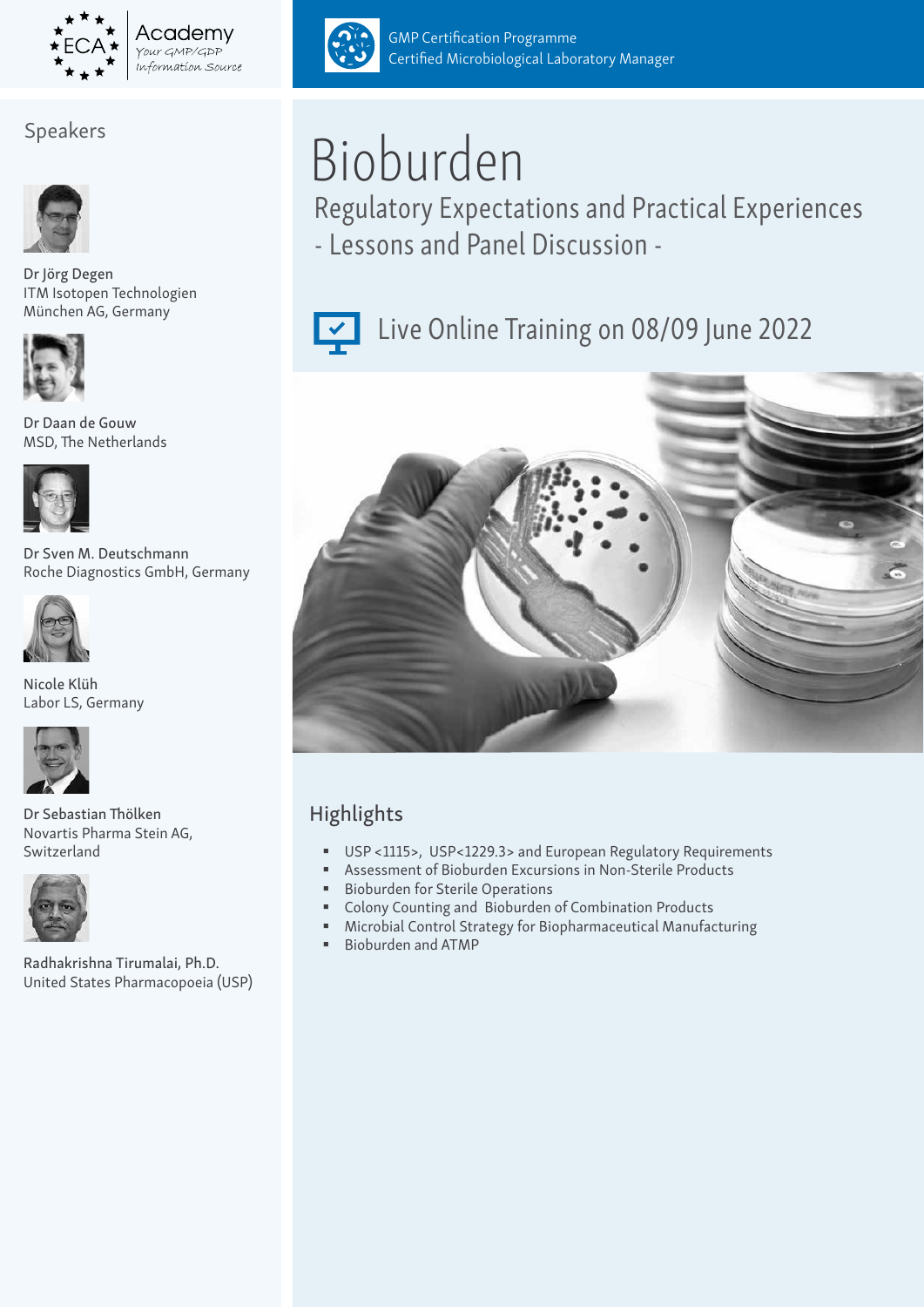# Background

In their Pharmacopeial Forum 39(4) in 2014, the USP published the draft of chapter <1115> *"Bioburden Control of Nonsterile Drug Substances and Products"*. The document outlines a risk-based approach to the control of potential contamination in non-sterile product manufacturing.

But "bioburden" is not only a topic of Non-Sterile Products. Annex 1 of the European GMP Guideline requires *"The bioburden should be monitored before sterilisation. There should be working limits on contamination immediately before sterilisation, which are related to the efficiency of the method to be used. Bioburden assay should be performed on each batch for both aseptically filled product and terminally sterilised products."*

And last but not least, bioburden testing for medical devices made or used in the USA is governed by Title 21 of the Code of Federal Regulations and worldwide by ISO 11737.

The current developments determines us to address this topic in a special workshop session to look at this from various angles and provide you with information about the regulatory background and practical examples and strategies for bioburden control. Pharmacopoeial experts, representatives of pharmaceutical quality control and from testing laboratory will show you what are the challenges of the bioburden control strategy and how they implemented an adequate control in their companies.

# Target Audience

This Live Online Training is of interest to professionals in microbiology from

- Pharmaceuticals and Biopharmaceutical Companies
- Academic Research Institutions
- Government Agencies
- Contract Service Laboratories

who are involved in

- Research and Development
- **Validation**
- Microbiological QA and QC

# Moderator

Dr Sven M. Deutschmann, Roche Chair ECA Pharmaceutical Microbiology Working Group

# Objective

During this Live Online Training, the following contents and questions should be addressed by presentations and panel discussions. Considering that, panelists from the fields Non-Sterile Products, Sterile Products, Combination Products as well as biopharmaceutical APIs and HCT/Ps will on hand for the training.

#### General Information

- Bioburden control strategy dependent of the lifecycle phase of the product (so-called "Phase-appropriate control strategy")
	- Early clinical phase
	- Late clinical phase
	- Commercial phase
- Test for "specified microorganisms" and / or "objectionable microorganisms"?
	- Raw materials
	- In-process-control samples
	- Drug substance
	- Drug product
	- Final product
- Refresher on biofilms including case studies
	- Biofilm biology
	- How to recognize biofilms in bioburden trends
	- Lessons learned from a company

#### Testing

- Where is bioburden tested in processes?
- Predefinition of bioburden and / or endotoxins levels for raw materials
- Assessment of the presence / absence of "objectionable microorganisms" in your raw materials ?
- What are the method in use ?
	- TAMC
	- TYMC
	- MPN
	- Any other bioburden testing method
	- Rapid micro methods
- Is it necessary to have a limited shelf life for bioburden samples?
- How to treat so called "missing bioburden" results ?

#### Limits

- Predefined bioburden and / or endotoxins levels for your upstream / fermentation processes (if applicable) and downstream processes or for the whole process
- What will be preferred? A two-tiered-control system (warning and alert level) or a three-tiered control system (warning and alert level AND rejection level)?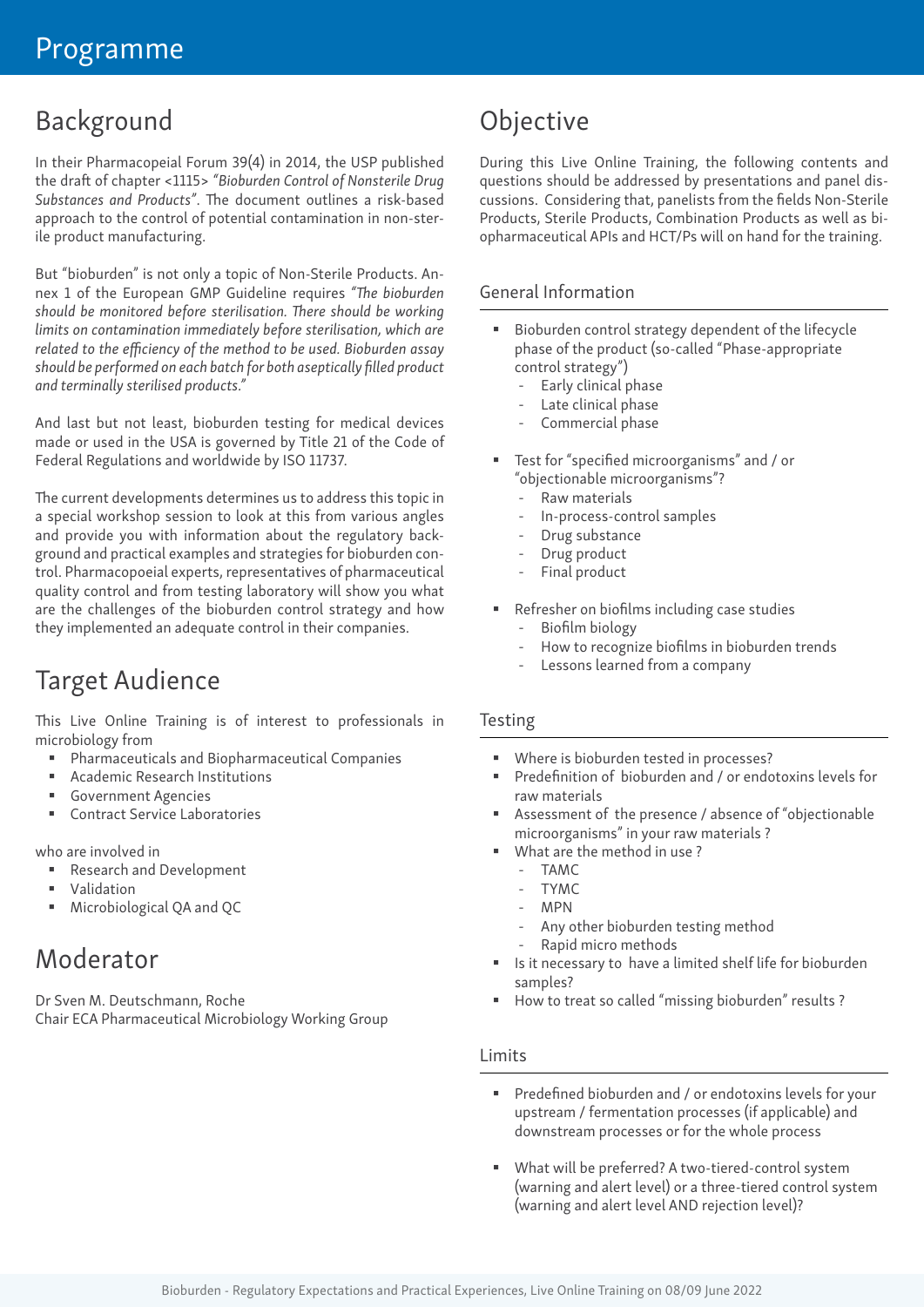- Methodologies in use to define the limits, e.g.
	- how many data points are required to define the limits
	- philosophy for new processes / new manufacturing processes without having experience of process capabilities

#### Deviation Management

- Do you perform ID?
	- If YES, when:
		- Each colony
		- Only in case of an excursion of limits / level
		- What's the preferred ID technique?
- Measures in case of an excursion of a limit

#### USP <1115> and USP<1229.3>

- "Bioburden Control of Non-sterile Drug Substances and Products" – USP and Industrial View
- Bioburden Monitoring , USP<1229.3> applies to Sterile Products

#### Presentation list:

- European Regulations
- USP<1115> Bioburden Control of Non-Sterile Drug Substances and Products
- Refresher on biofilms including case studies
- Microbial Control Strategy for Biopharmaceutical Manufacturing
- Microbial Counts and Bioburden of Combination Products: Guidelines, Specifics and Case Studies
- **Bioburden for Sterile Operations**
- Bioburden Monitoring, USP<1229.3> applies to Sterile Products
- Bioburden Testing of Modern Medicinal Products-Practical Experience of a Contract Lab
	- Various types of bioburden testing
	- Technical challenges: Non-Steriles up to ATMP
	- Practical Examples from classic Pharmaceutical Products to HCT/Ps
- Assessment of Bioburden Excursions in Non-Sterile Biologics Manufacturing Processes

# Speakers

#### Dr Joerg Degen, ITM Isotopen Technologien München AG, Head of Microbiology

Joerg Degen studied Biology at the University of Wuerzburg. He obtained his PhD at the Fraunhofer Institute for Interfacial Engineering and Biotechnology (IGB) Stuttgart. From 2006 until 2020 he worked for Eurofins/ BSL Bioservice as study director for microbiological testings of pharmaceuticals and medical devices and later as the head of the Microbiology Laboratory. In 2020 he joined ITM as Head of the Microbiology Laboratory.

## Dr Daan de Gouw, Senior Specialist, Manufacturing

& Quality, CoE Microbiology, MSD, The Netherlands Daan de Gouw studied Medical Biology at the Radboud university of Nijmegen and got his PhD in Medical Microbiology at the Radboud University Medical Center. After an assistant project lead position within the Discovery & Technology team at MSD Animal Health, he joined the Global Center of Expertise Microbiology, The Netherlands, in which he currently has a role as Senior Specialist. In his current role, he predominantly supports MSD sites with microbiological problems but also supports rapid microbiological method deployment in the QC laboratories of MSD.

#### Dr Sven M. Deutschmann, Roche Diagnostics GmbH, Germany

Sven M. Deutschmann studied biology at the University of Brunswick. In 1995 he joined Roche Diagnostics GmbH. Currently, he is responsible for the Biological Quality Control including microbiological, molecular and cell biological analytics. Beginning of 2012 he was appointed as Global Head of a Corporate Function called "Method Management and Technology" within the Biologics Operational Unit of Roche with special focus on PCR-based technologies and Rapid Microbiological Methods. Besides his local and global responsibilities he is a member of several microbiological expert groups, e.g the Expert Group 1 "Biological Methods and Statistical Analysis" of the European Pharmacopeia Commissions

#### Nicole Klüh, Labor LS, Bad Bocklett, Germany

Nicole holds an B.Sc. in Food Technology and an M.Sc. in in Food Processing, She is working at Labor LS as instructor in the department for non-sterile samples.

#### Dr Sebastian Thölken, Novartis Pharma Stein AG, Switzerland

Sebastian studied Pharmacy at the University of Freiburg. 2011- 2015 he worked as scientist at the Albert-Ludwigs-Universität Freiburg/Breisgau. In 2015 he joined Novartis. His current position is Process Expert Microbiology, MS&T Steriles.

#### Radhakrishna Tirumalai, Ph.D., USP

Dr Tirumalai has been at the USP since 2003 and is currently a Principal Scientific Liaison-General Chapters in the Science Division. He is the Liaison to the USP Expert Committee on Microbiology. He works with the industry, regulatory agencies and other external science based organizations in the development and revision of General Chapters. Dr Tirumalai represents USP on PDA expert task forces and committees related to Microbiology and Sterility Assurance.